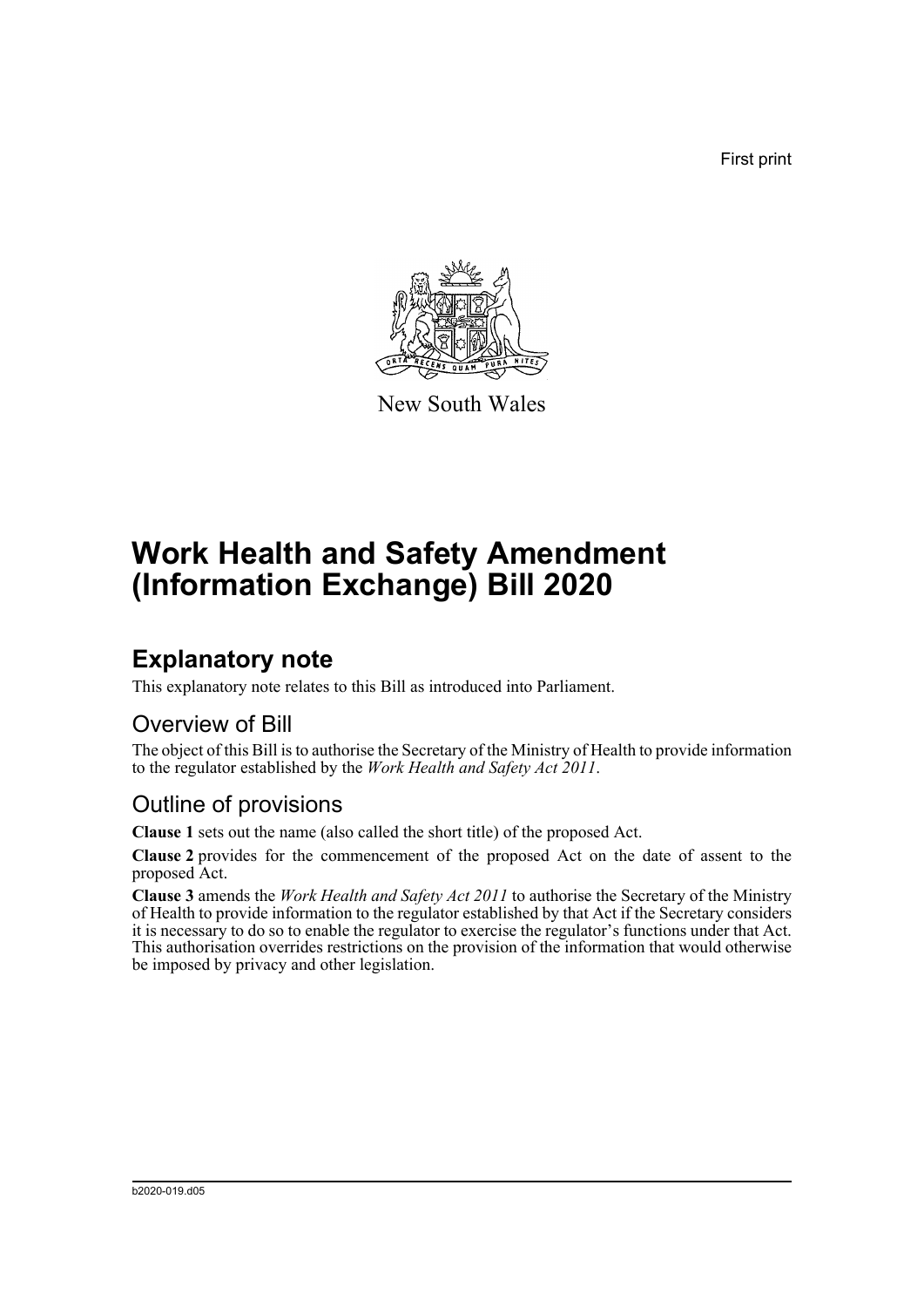First print



New South Wales

# **Work Health and Safety Amendment (Information Exchange) Bill 2020**

## **Contents**

|   |                                                    | Page |
|---|----------------------------------------------------|------|
|   | Name of Act                                        |      |
|   | 2 Commencement                                     |      |
| 3 | Amendment of Work Health and Safety Act 2011 No 10 |      |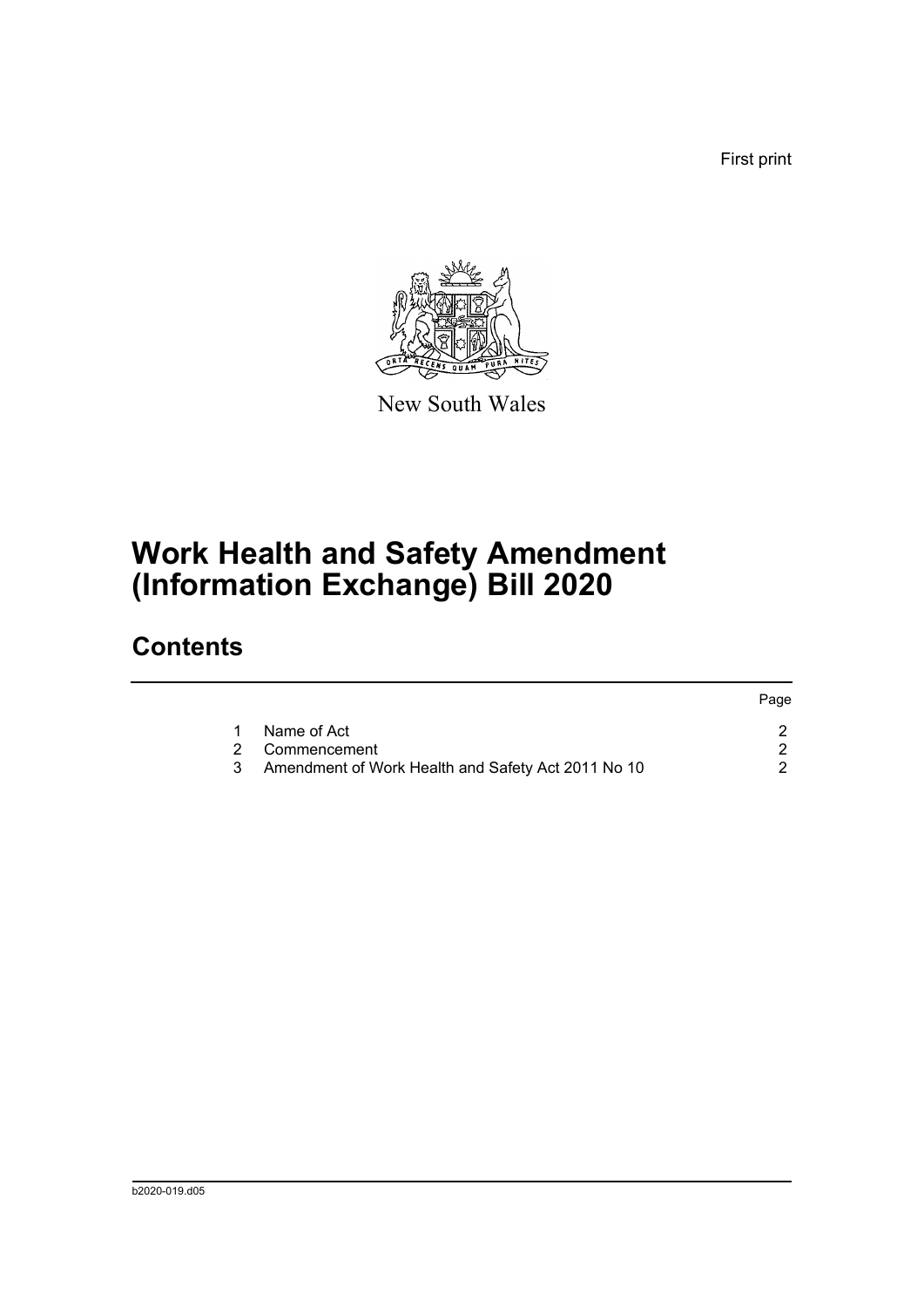

New South Wales

# **Work Health and Safety Amendment (Information Exchange) Bill 2020**

No , 2020

#### **A Bill for**

An Act to amend the *Work Health and Safety Act 2011* to authorise the Secretary of the Ministry of Health to provide information to the regulator established by that Act.